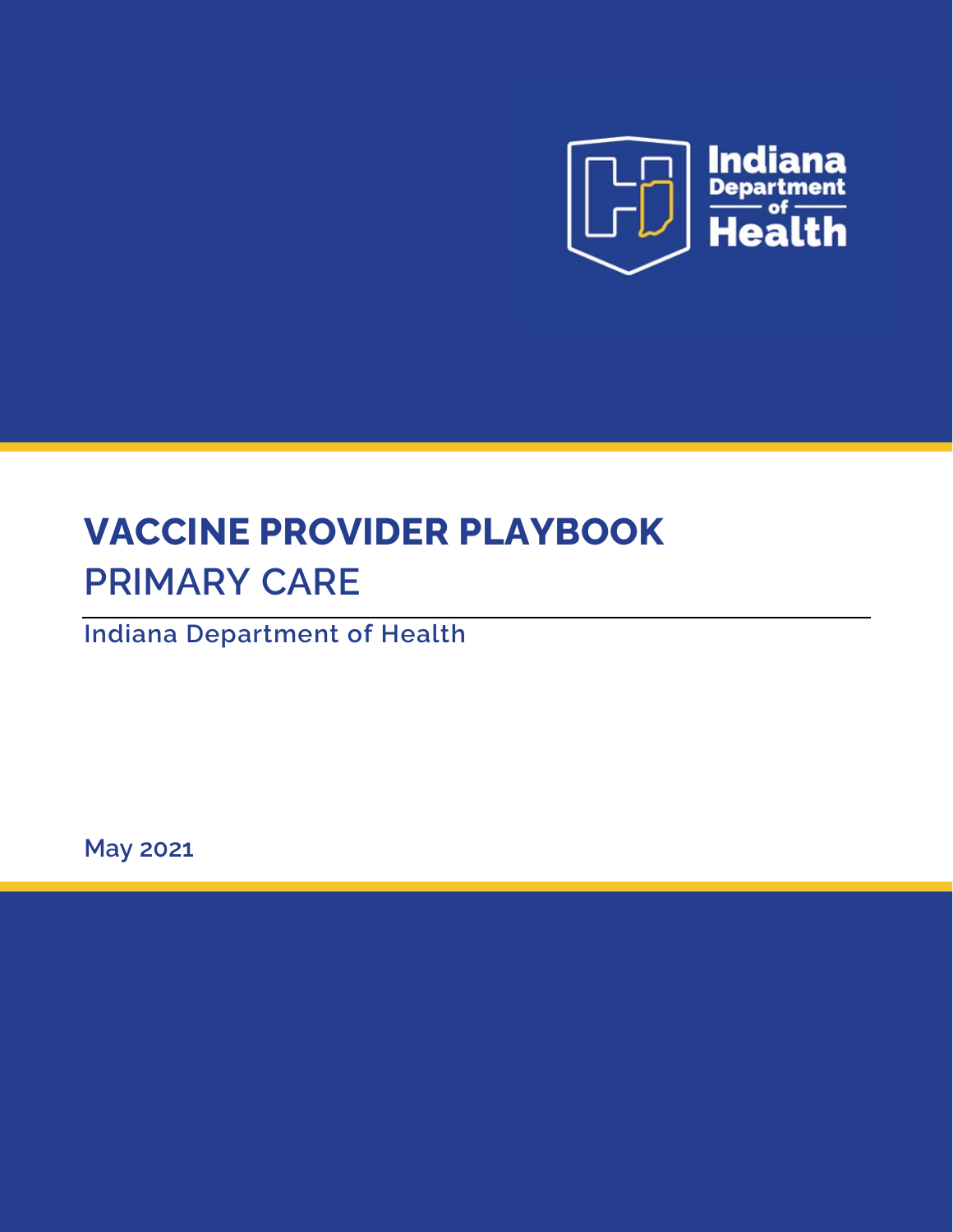

# **Introduction**

The Indiana Department of Health has developed a process for primary care providers in Indiana to order vaccine directly for in office patient administration. The playbook will guide interested participants through the process of becoming an enrolled provider, ordering vaccine, receiving and storing vaccine, and administering vaccine to their patients. Physicians who have additional questions while reviewing the information in this document are encouraged to reach out to the IDOH point of contact identified in the table below:

| <b>Point of Contact Information</b> |                 |                        |  |  |
|-------------------------------------|-----------------|------------------------|--|--|
|                                     | <b>Name</b>     | <b>Email</b>           |  |  |
| <b>Primary</b>                      | Katie Lamoreaux | KLamoreaux@isdh.IN.gov |  |  |
| <b>Secondary</b>                    | Gina Bindley    | GBindley@isdh.in.gov   |  |  |

## **Vaccine Provider Process**

## **Step 1: Provider Enrollment**

Before receiving COVID-19 vaccine, providers must enroll to receive and administer COVID-19 vaccine. Provider enrollment is mandated by the federal government. IDOH has developed an electronic COVID-19 vaccination provider agreement form. This form can be completed at [https://eportal.isdh.in.gov/CovidProviderEnrollment/.](https://eportal.isdh.in.gov/CovidProviderEnrollment/) The linked portal also collects information required by the Centers for Disease Control and Prevention (CDC).

## **Step 2: Vaccine Scheduling and Reporting**

Providers are expected to schedule and report COVID-19 vaccine administration through their own EMR system. If your EMR does not have a bi-directional interface with the Children and Hoosier Immunizations Registry Program (CHIRP) you must contact your primary point of contact at IDOH (identified in the table above) to ensure your data is being correctly recorded. Due to regulations surrounding the COVID-19 vaccine, vaccine administration must be entered in CHIRP regardless of age.

Providers should not order vaccine through the Indiana Immunization Information System (IIS). Ordering will be done through REDCap as explained in the next section of this document.

## **Step 3: Vaccine Ordering**

Vaccine ordering will occur weekly through a REDCap survey that should only be filled out by providers who have enrolled as a provider through the portal. The survey will require providers to input their PIN,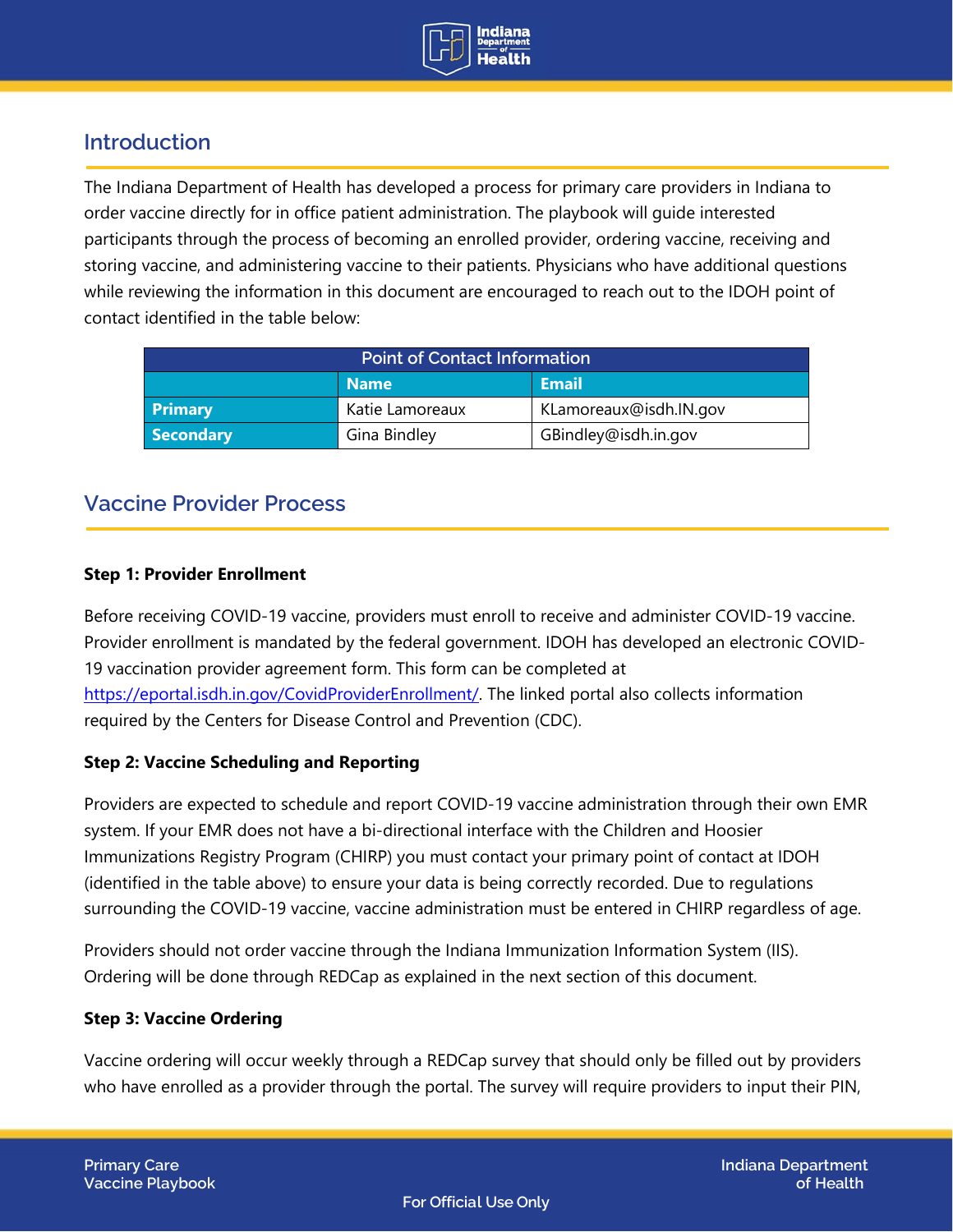

contact information and how much vaccine they would are requesting for the following week. Providers will have until 9 a.m. EDT Wednesday to submit the survey. IDOH will then order the requested vaccine through VOMS. Providers should expect to receive their vaccine no later than noon EDT on the following Wednesday. Ancillary supplies (including diluent in the case of the Pfizer vaccine) will be delivered with the vaccine shipment. See below for a sample cadence of vaccine requests and delivery:

| <b>Vaccine Ordering Cadence</b>                                 |                |                                             |                 |                                                |                 |               |
|-----------------------------------------------------------------|----------------|---------------------------------------------|-----------------|------------------------------------------------|-----------------|---------------|
| <b>Monday</b>                                                   | <b>Tuesday</b> | Wednesday                                   | <b>Thursday</b> | <b>Friday</b>                                  | <b>Saturday</b> | <b>Sunday</b> |
| Vaccine Provider Inventory Request<br><b>Survey Open</b>        |                | Survey due at<br>9AM                        |                 | Vaccine Provider Inventory Request Survey Open |                 |               |
|                                                                 |                |                                             |                 |                                                |                 |               |
| <b>Vaccine Provider Inventory Request</b><br><b>Survey Open</b> |                | Survey due at<br>9AM                        |                 |                                                |                 |               |
|                                                                 |                | <b>Vaccine Shipment</b><br>Arrival by 12 PM |                 |                                                |                 |               |

Providers will, by default, receive Pfizer vaccine. The minimum order is 60 doses (10 vials=6 doses per vial), and any additional requested doses with be in increments of 60. Concerns about wastage or inability to utilize 6 doses is explained in further sections. Requests for other types of vaccines should be discussed with your primary contact.

*The weekly REDcap survey link to order Pfizer vaccine is located below:* 

<https://redcap.isdh.in.gov/surveys/?s=CJCYTKF84Y>

This link will not change and must be filled out by 9 a.m. EDT on Wednesday every week in order to receive vaccine by the following Wednesday. If providers do not wish to request additional vaccine, they do not need to fill out the survey.

## **Step 4: Second Dose Scheduling**

Providers must schedule patients for second doses at their facility when administering the first dose of either the Pfizer or Moderna vaccines. The table below describes the CDC recommended dose windows for the COVID-19 vaccines. It is highly recommended that second doses occur within these windows for maximum efficacy.

| <b>Second Dose Windows</b> |                |                             |  |  |
|----------------------------|----------------|-----------------------------|--|--|
| <b>Pfizer</b>              | <b>Moderna</b> | Johnson & Johnson (Janssen) |  |  |
| $21 - 42$ Days             | $28 - 42$ Days | single-dose only            |  |  |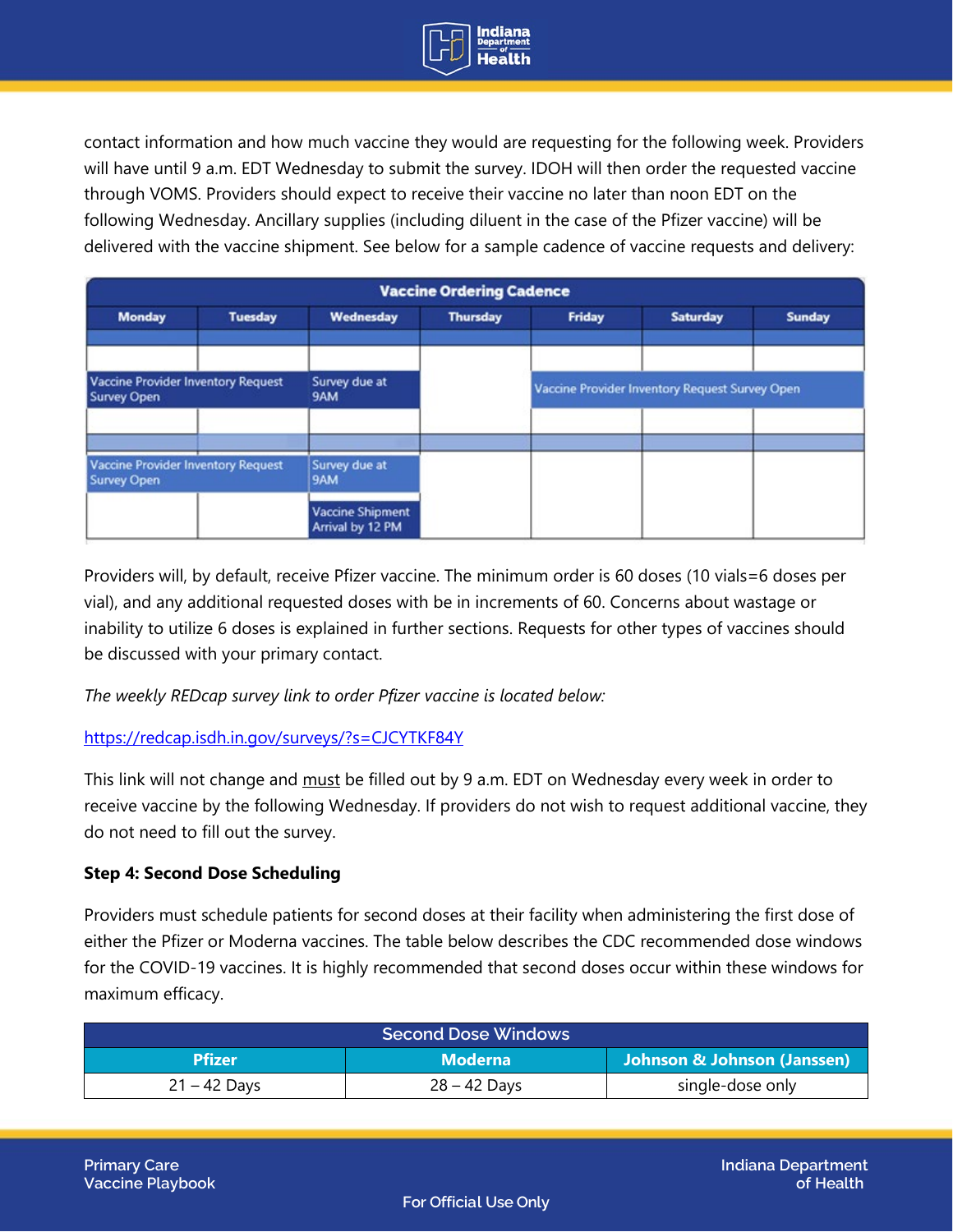

# **Additional Information**

#### **Resources**

Ancillary supplies will be included with the vaccine. You will receive a complementary amount that matches amount of vaccine that you are requesting. The ancillary supplies will be shipped directly to you. Provided ancillary supplies will not include gloves, Band-Aids and sharps containers. Please see attached *CDC Product Information Guide for COVID-19 Vaccines and Associated Supplies.*

#### **Storage and Handling**



Indiana Department of Health **Immunizations Division COVID-19 Vaccine Storage Temperature Requirements** 

#### **Temperature Monitoring Guidelines:**

- 1. Check and record the min/max temperatures of the storage units each day using a temperature monitoring device.
- 2. If your temperature monitoring device does not automatically record min/max temperatures, record the temperature at the start and end of each workday.

| <b>Pfizer-BioNTech COVID-19 Vaccine Storage Temperature Requirements</b>                                                                                                                                                                                                                                                                         |                                                                                                                                                                                                                                                 |  |  |  |  |
|--------------------------------------------------------------------------------------------------------------------------------------------------------------------------------------------------------------------------------------------------------------------------------------------------------------------------------------------------|-------------------------------------------------------------------------------------------------------------------------------------------------------------------------------------------------------------------------------------------------|--|--|--|--|
| <b>Frozen Storage</b><br>. Vials stored at -25°C to -15°C (-13°F to 5°F) for<br>up to 2 weeks may be returned one time to the<br>recommended storage condition of - 80°C to<br>-60°C (-112°F to -76°F).<br>. Total cumulative time the vials are stored at -<br>25°C to -15°C (-13°F to 5°F) should be tracked<br>and should not exceed 2 weeks. | <b>Ultra-Cold Storage</b><br>• Store as frozen liquid at -80°C to - 60°C for up<br>to 6 months.<br>• Storage of the vials between -96°C to -60°C<br>(-141°F to -76°F) is not considered an excursion<br>from the recommended storage condition. |  |  |  |  |
| <b>Refrigerator Storage</b><br>• Can be stored at 2°C to 8°C (35°F to 46°F) up to<br>5 days.<br>• Room temperature hold time is no more than 2<br>hours.<br>• Thaw from frozen for 3 hours at 2°C to 8°C<br>(35°F to 46°F) or 30 minutes at room<br>temperature for immediate use.<br>. Post dilution in use period is 6 hours.                  | <b>Room Temperature Storage</b><br>• No more than 2 hours                                                                                                                                                                                       |  |  |  |  |
| <b>Thawing Options</b>                                                                                                                                                                                                                                                                                                                           |                                                                                                                                                                                                                                                 |  |  |  |  |
| Option 1<br>. Transfer frozen vials immediately to<br>refrigerator, and thaw for 3 hours at 2°C to 8°C<br>(35°F to 46°F).<br>. Vials may be stored in refrigerator for up to 5<br>days or 120 hours before dilution.                                                                                                                             | Option 2<br>. Thaw at room temperature for 30 minutes if<br>using immediately.<br>. Vials may be held at room temperature for no<br>more than 2 hours prior to dilution.                                                                        |  |  |  |  |
| DO NOT REFREEZE THAWED VIALS                                                                                                                                                                                                                                                                                                                     |                                                                                                                                                                                                                                                 |  |  |  |  |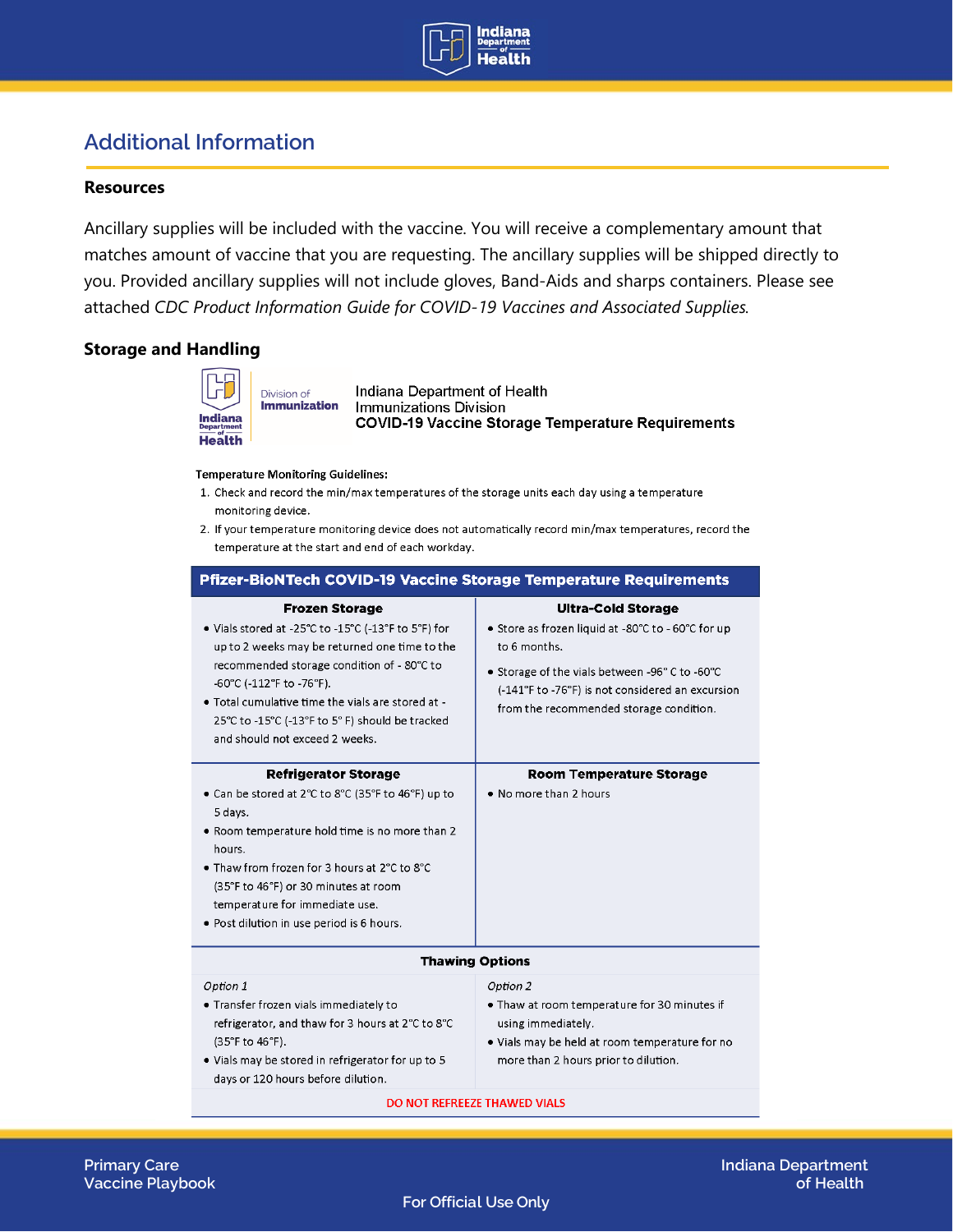

## **Wastage**

It is expected that there will be times when doses from a vial are wasted in order to vaccinate a few individuals. Wastage should be avoided if possible, but please administer to anyone who wants the vaccine. We encourage you to take every opportunity to vaccinate, even if the rest of the vial may not be used. In the case of vaccine wastage, you will need to fill out the [vaccine wastage form.](https://www.in.gov/isdh/files/covid-19%20vaccine%20wastage%20form%20jan2021.pdf)

## **Communications**

The Indiana Department of Health has created a **[provider toolkit t](https://www.coronavirus.in.gov/vaccine/2701.htm)o help you communicate with patients** regarding COVID-19 vaccination.

The toolkit includes:

- Vaccine posters for waiting areas and exam rooms (English/Spanish)
- After Vaccination Palm Cards with post-vaccination information on all three vaccine types in English/Spanish
- Vaccine hesitancy information: Includes sample communication, tips and other resources
- How to talk to patients
- Youth fact sheet for families with children ages 12-15
- Vaccine effectiveness in Indiana one-sheeter for patients

### **Adverse Reactions**

In the case of an adverse reaction, vaccine recipients and healthcare providers are encouraged to report vaccine reactions to the Vaccine Adverse Event Reporting System (VAERS). VAERS accepts and analyzes

reports of adverse events (possible side effects) after a person has received a vaccination. Anyone can report an adverse event to VAERS. Healthcare professionals are required to report certain adverse events and vaccine manufacturers are required to report all adverse events that come to their attention.

Providers can also encourage vaccine recipients to sign up for V-safe, a smartphone-based tool that uses text messaging and web surveys to provide personalized health check-ins after someone receives a COVID-19 vaccination. Through vsafe, vaccine recipients can quickly tell CDC if they have any side effects after getting the COVID-19 vaccine. Depending on their responses, CDC may follow up with them by phone to get more information. V-safe will also remind them to



**For Official Use Only**